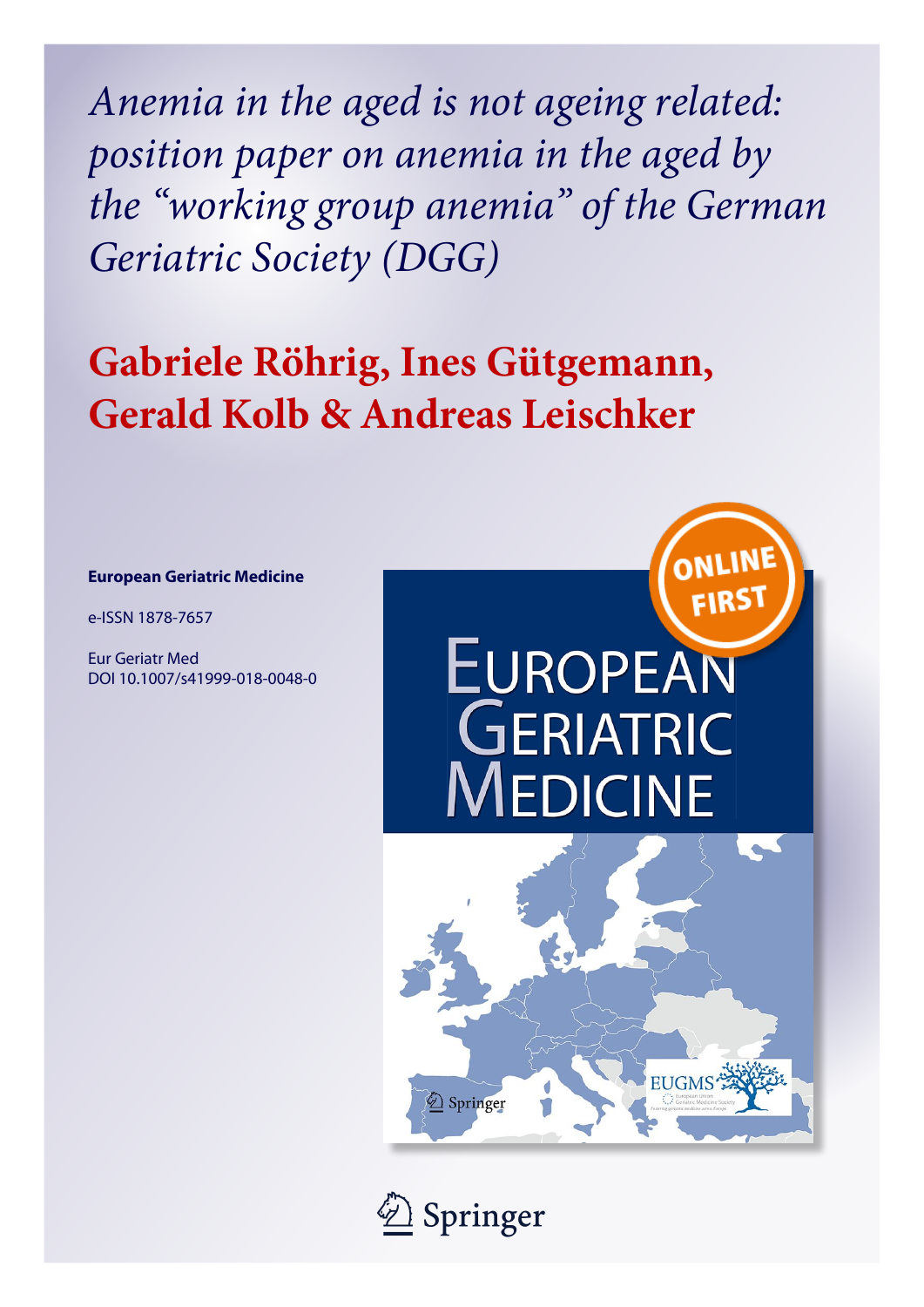**Your article is protected by copyright and all rights are held exclusively by European Geriatric Medicine Society. This e-offprint is for personal use only and shall not be selfarchived in electronic repositories. If you wish to self-archive your article, please use the accepted manuscript version for posting on your own website. You may further deposit the accepted manuscript version in any repository, provided it is only made publicly available 12 months after official publication or later and provided acknowledgement is given to the original source of publication and a link is inserted to the published article on Springer's website. The link must be accompanied by the following text: "The final publication is available at link.springer.com".**

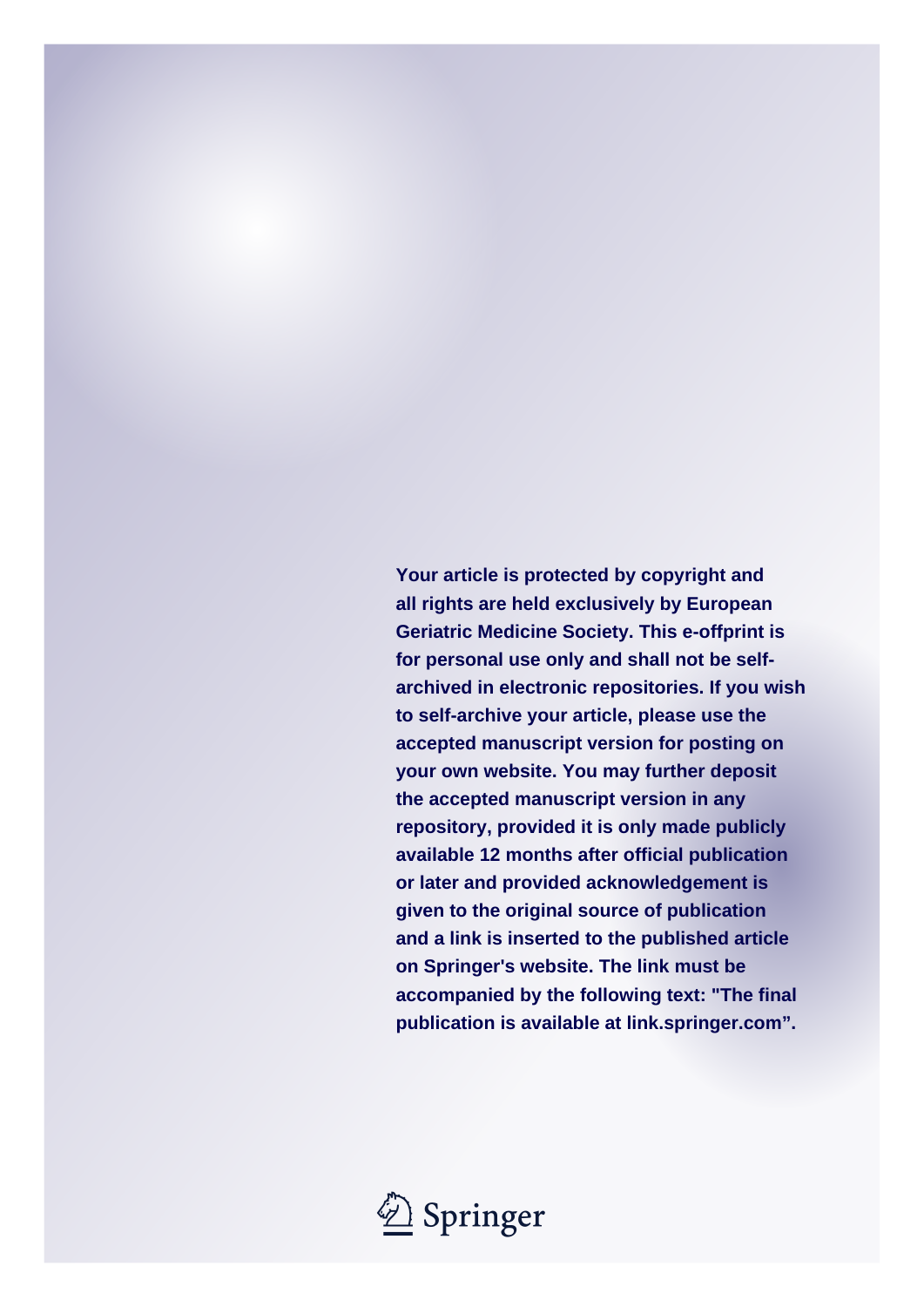**SPECIAL ARTICLE**



# **Anemia in the aged is not ageing related: position paper on anemia in the aged by the "working group anemia" of the German Geriatric Society (DGG)**

**Gabriele Röhrig1 · Ines Gütgemann2 · Gerald Kolb3 · Andreas Leischker4**

Received: 24 January 2018 / Accepted: 20 March 2018 © European Geriatric Medicine Society 2018

#### **Abstract**

Anemia in the aged is a frequent but still under-estimated problem in geriatric patients. However, in recent years increasing research on anemia in the aged has improved awareness and interest in this clinically relevant problem. Guidelines for diagnostic and therapeutic steps are now required to improve the treatment of anemic aged patients. For encouraging the development of diagnostic and therapeutic recommendations, the "working group anemia" of the German Geriatric Society (DGG) has issued a position paper on anemia in the aged, based on the current literature. The statements are (1) that anemia has to be considered a highly prevalent but not a physiologic fnding in aged persons; (2) that reference values for hemoglobin concentration are independent of age, indicating that WHO reference values for anemia defnition are valid for aged persons; (3) that anemia in the aged is associated with functional and cognitive impairment based on comprehensive geriatric assessment (CGA), requiring diagnosis and treatment.

**Keywords** Anemia · Geriatrics · Position paper

### **Introduction**

Anemia in the aged is a frequent but still under-estimated problem in geriatric patients. However, in recent years increasing research on anemia in the aged has improved awareness and interest in this clinically relevant problem. Guidelines for diagnostic and therapeutic steps are now required to improve the treatment of anemic aged patients. For encouraging the development of diagnostic and therapeutic recommendations, the "working group anemia" of the

 $\boxtimes$  Gabriele Röhrig Gabriele.Roehrig-Herzog@mvz-koeln-ost.de

- <sup>1</sup> Geriatric Diagnostic Center, MVZ Medicum Köln Ost, Johann Classen Strasse 68, 51103 Cologne, Germany
- <sup>2</sup> Institute of Pathology, University Hospital Bonn, Bonn, Germany
- <sup>3</sup> Medizinische Klinik FB Geriatrie, Bonifatius Hospital Lingen (Ems), Lingen, Germany
- <sup>4</sup> Klinik für Geriatrie, Alexianer Krefeld GmbH und Klinik für Geriatrische Rehabilitation, Alexianer Tönisvorst GmbH, Tönisvorst, Germany

German Geriatric Society (DGG) has prepared a position paper referring to the three consensus statements:

- 1. Anemia in the aged is a highly prevalent but not a physiologic fnding,
- 2. Reference values for hemoglobin are independent of age,
- 3. Anemia in the aged is associated with functional and cognitive impairment based on the comprehensive geriatric assessment (CGA) why patients should be checked and treated for anemia.

The consensus group consisted of three geriatricians with expertise in gastroenterology (AL), internal medicine (GK) and hemato-oncology (GR) as well as an expert in hematopathology (IG). The consensus was developed based on the current literature and interdisciplinary research carried out by members of the working group. Revision of literature was carried out by working group members between March 2017 and September 2017, followed by discussion and consensus development between October and December 2017. The fnal statements were drafted by January 2018 and included in the text after critical revision of every working group member.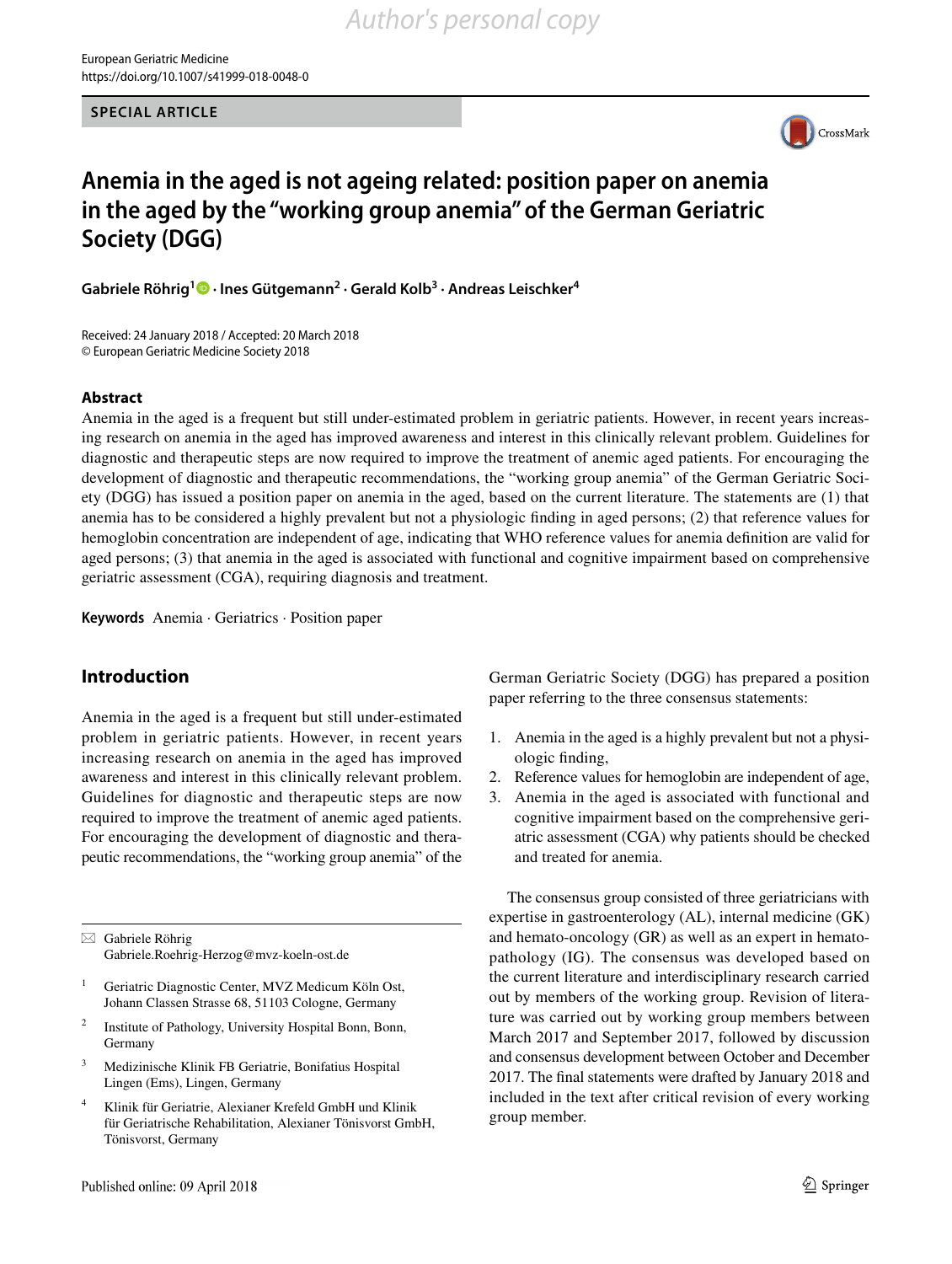#### **Statements of the working group**

#### **Statement 1: anemia in the aged is a highly prevalent but not a physiologic fnding**

Several international studies have shown that the prevalence of anemia is high and varies depending on the population considered: among geriatric in-patients anemia is more prevalent than among home-dwelling seniors [[6,](#page-4-0) [7](#page-4-1)]. Cytologic analysis revealed mostly normocytic and mild anemia [[2](#page-4-2), [7,](#page-4-1) [13](#page-4-3)]. International data on anemia in the aged can now be compared with German data: results of our own monocenter studies [\[14,](#page-4-4) [22](#page-4-5)] are confrmed by the frst German multicenter study on anemia prevalence among geriatric in-patients with a prevalence of  $> 50\%$ [[13\]](#page-4-3). These findings are in accordance with previous international findings on anemia prevalence [[2,](#page-4-2) [6,](#page-4-0) [7\]](#page-4-1). There is general agreement that anemia is not a physiologic characteristic of aging people, but rather assumed to be multicausal [[7\]](#page-4-1). Various causes have been summed up in the three main categories of anemia with nutrient deficiency, anemia without nutrient deficiency and (still) unexplained anemia [\[7\]](#page-4-1). Reasons for the development of this latter mentioned category of anemia are still unknown. Considerations vary from early form of myelodysplastic syndrome [[2](#page-4-2)] to hormonal dysregulation [\[16\]](#page-4-6), but further research is required. Analysis of long-term follow-up of patients with unexplained anemia might offer new aspects, if this category of anemia remains unexplained.

Based on the available data, the experts of the working group anemia agree that anemia is a frequent but not a physiologic fnding in older people.

#### **Statement 2: reference values for hemoglobin concentration are independent of age**

In most of the epidemiologic studies on anemia in the aged WHO criteria are applied to defne anemia with women being anemic if Hb < 12 g/dl and men being anemic if  $Hb < 13$  g/dl  $[19]$  $[19]$  $[19]$ . However, validity of these reference values for older patients has been controversial for a long time  $[3, 5, 20]$  $[3, 5, 20]$  $[3, 5, 20]$  $[3, 5, 20]$  $[3, 5, 20]$  $[3, 5, 20]$  $[3, 5, 20]$ . They have been developed > 40 years ago by a WHO expert group based on the modifcation of arbitrarily chosen values to compete the problem of incoherent international study results [\[19\]](#page-4-7). For many years, there was an ongoing quest for what can be considered a normal hemoglobin reference value in older patients. Results of our study on hematologic parameters carried out on behalf of the German Society of Hematology and Oncology (DGHO) and the German Geriatric Society (DGG) on 30 611 seniors aged≥60 years [[15\]](#page-4-11) are in accordance

with recommended DGHO reference values [\[8\]](#page-4-12) and confrmed the WHO reference values [[19\]](#page-4-7). Although data do not allow any conclusion concerning mortality [\[5\]](#page-4-9), the members of the working group agree that there is evidently no need for establishing age-specifc red blood cell reference ranges for German subjects aged  $> 60$  years [[15\]](#page-4-11).

Further research should focus on the evaluation of normal values for other anemia related serum parameters like ferritin. Currently, data of a subsequent interdisciplinary study are being evaluated in cooperation between the DGG and the DGHO.

#### **Statement 3: anemia in the aged is associated with functional and cognitive impairment based on comprehensive geriatric assessment (CGA) why patients should be checked and treated for anemia**

The CGA is one of the main columns in geriatric practice. Based on CGA results, diagnostic and therapeutic approaches in every individual geriatric patient are planned. Several studies have evaluated the impact of anemia on functional impairment based on Barthel Index (BI) or activity of daily living (ADL). Results of our study on multidimensional loss of function (MLF) among anemic and non-anemic geriatric inpatients revealed that hospitalized patients with anemia had 4.3-fold greater odds for MLF than their non-anemic counterparts [\[22](#page-4-5)]. We could even show that for each drop of Hb concentration by one unit there were 1.5 fold higher odds of MLF (CI 1.19–1.92; *p*=0.001) [[22](#page-4-5)]. Our data confrmed previous fndings by Romero-Ruperto [[17\]](#page-4-13) and the Octabaix study group [\[4](#page-4-14)]. Analysis of functional impairment among patients of the German anemia prevalence study "GeriPraevalenz2013" showed comparable results among German geriatric inpatients: anemic patients had signifcantly more often functional impairment and signifcantly lower BI values than non-anemic controls [[12\]](#page-4-15).

There is also growing evidence that anemia seems to have an impact on cognitive function. Several studies on diferent study populations revealed an association between anemia and cognitive decline based on established assessment tests [[1\]](#page-4-16). Results of the Health ABC study revealed an increased risk (RR1.64) of developing dementia based on Mini Mental State Test for anemic patients [[9](#page-4-17)]. These fndings confrm previous results of the GIFA study, showing a signifcant association between anemia and cognitive impairment and an increased chance for cognitive decline by OR 1.32 in anemic older patients [\[21](#page-4-18)].

Data respecting the impact of anemia on patient's emotional status are still rare, but an association is suspected: Umegaki et al. could show an association between reduced hemoglobin levels associated with depression in women  $(p=0.046)$ , but not in men [\[18](#page-4-19)].